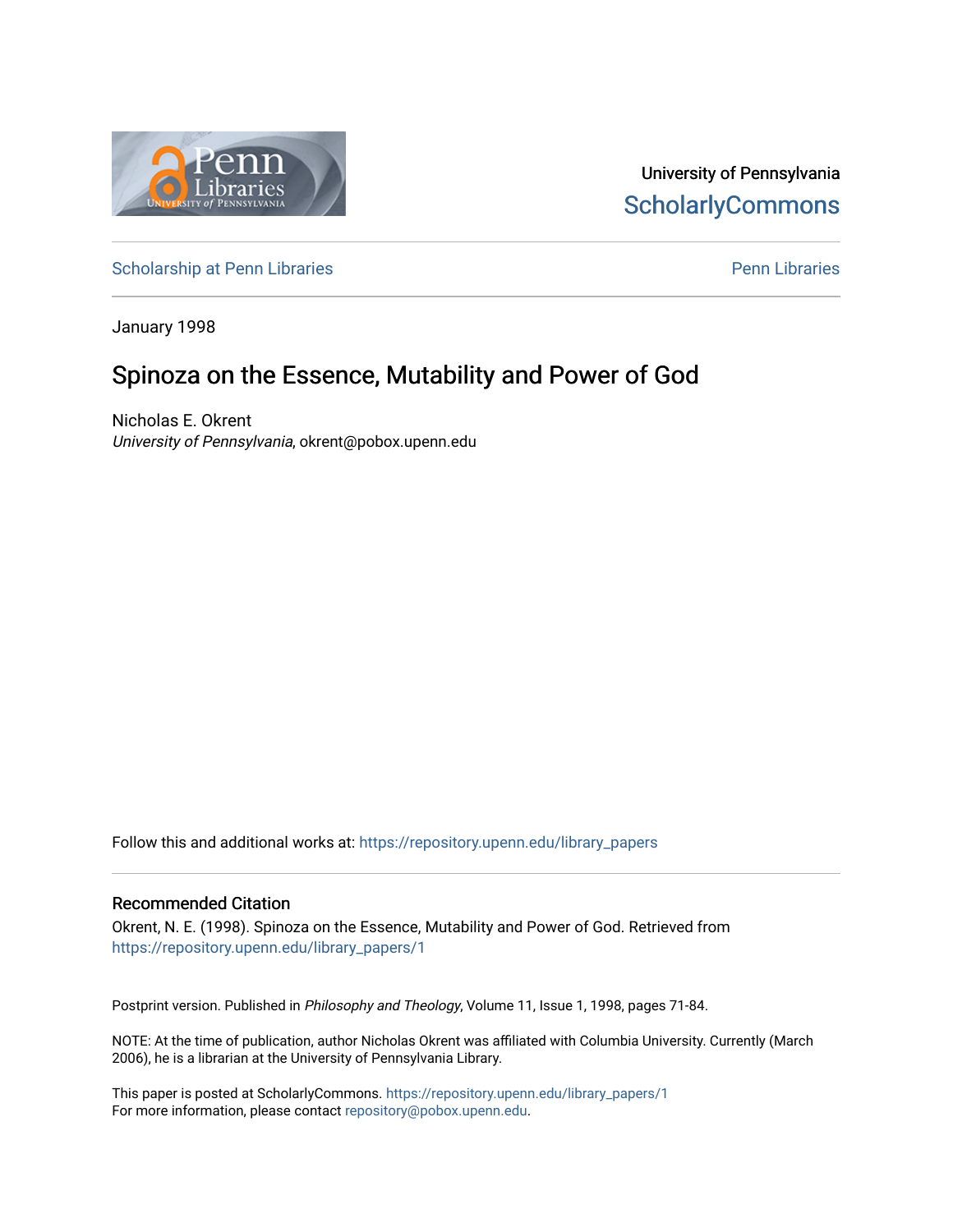## Spinoza on the Essence, Mutability and Power of God

## **Abstract**

This paper argues that Spinoza makes a distinction between the constitutive essence of God (the totality of His attributes) and the essence of God per se (His power and causal efficacy). Using this distinction, I explain how Spinoza can conceive of God as being both an immutable simple unity and a subject for constantly changing modes. Spinoza believes that God qua Natura Naturans is immutable while God qua Natura Naturata is not. With this point established, Curley's claim that Spinozistic modes are causally dependent on but not properties of God loses much of its attraction. In conclusion, I suggest how God's essence is related to His attributes and His modes.

## **Comments**

Postprint version. Published in Philosophy and Theology, Volume 11, Issue 1, 1998, pages 71-84.

NOTE: At the time of publication, author Nicholas Okrent was affiliated with Columbia University. Currently (March 2006), he is a librarian at the University of Pennsylvania Library.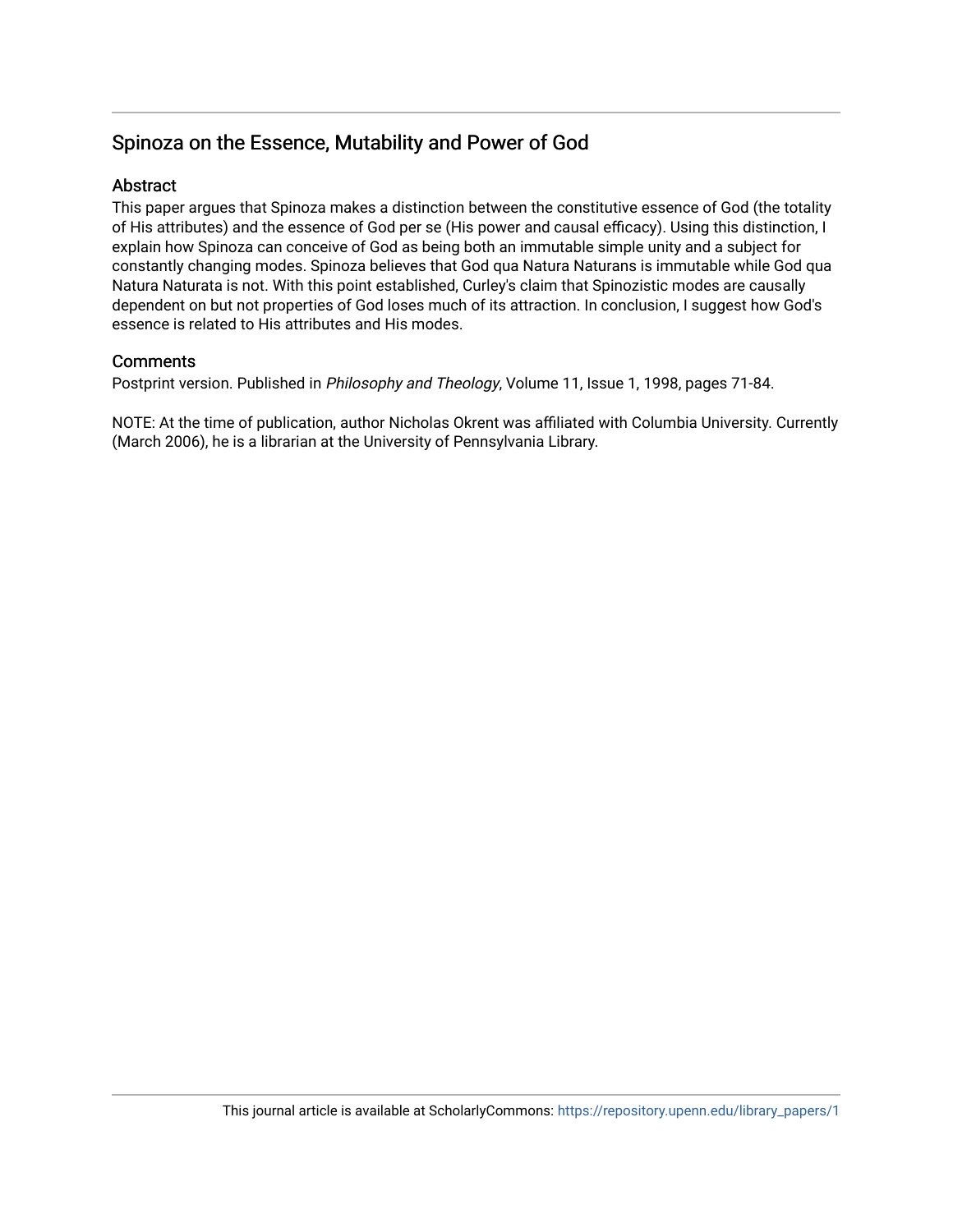## **SPINOZA ON THE ESSENCE, MUTABILITY AND POWER OF GOD**

### **Nicholas Okrent**

*Columbia University* 

#### *Abstract*

This paper argues that Spinoza makes a distinction between the constitutive essence of God (the totality of His attributes) and the essence of God per se (His power and causal efficacy). Using this distinction, I explain how Spinoza can conceive of God as being both an immutable simple unity and a subject for constantly changing modes. Spinoza believes that God *qua Natura Naturans* is immutable while God *qua Natura Naturata* is not. With this point established, Curley's claim that Spinozistic modes are causally dependent on but not properties of God loses much of its attraction. In conclusion, I suggest how God's essence is related to His attributes and His modes.

Beginning with Bayle and his article on Spinoza in the *Dictionary,* commentators have often assumed that Spinoza believed that substance is a subject or substratum in which modes inhere as properties or qualities. Since Spinoza held that there is only one substance, God, this traditional view assumes that all modes are properties of or qualities inhering in God. Curley criticizes this traditional interpretation and offers an alternative (Curley 1969, 12-19). Spinoza conceives of substance as that which is dependent on nothing else. Modes are dependent on substance for their existence so cannot themselves be substances. This much is widely accepted. Curley also makes the further claim that for Spinoza modes do not inhere in the substance on which they depend. Rather, Curley argues, Spinoza believes that modes are *only* causally dependent on substance. In other words, God causes modes but modes are not qualities of God. The question, therefore, is whether modes merely causally depend on substance (as Curley argues) or depend on substance *because* they are inhering properties of substance (as is traditionally argued). This paper argues that Curley's criticism of the traditional interpretation fails and that his own interpretation is therefore not attractive. In doing so, however, it suggests that modes are properties of substance in a very particular way. Specifically, modes are expressions of the essence of substance. I believe that this intuition is central to Spinoza's thought, but this paper can do no more than flesh out some issues directly relevant to it.

## **The Problem**

Curley's position is supported by a seeming ambiguity in how early modern philosophers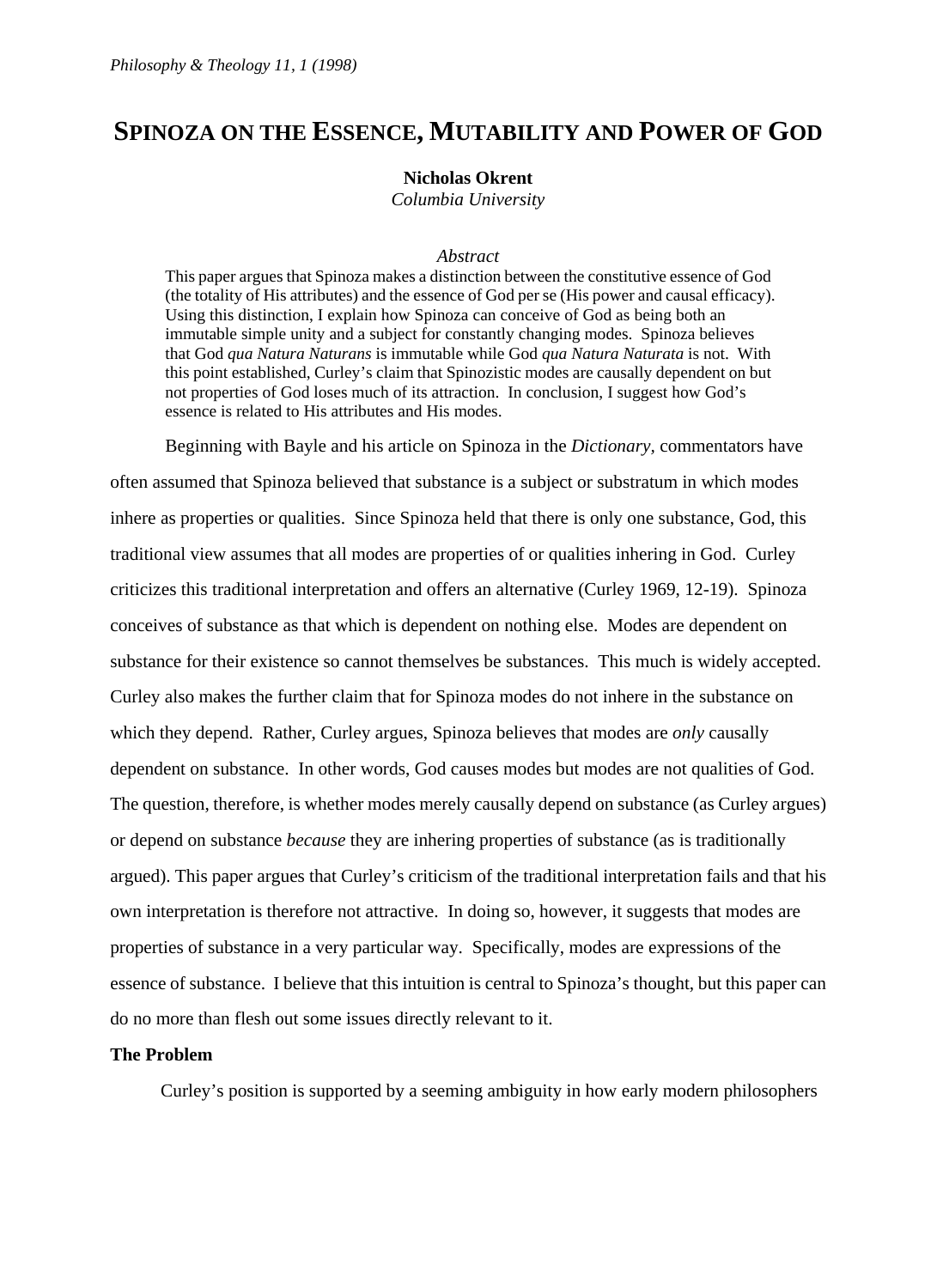defined substance. Descartes provides an obvious example. He sometimes defined substance as a subject or substratum in which properties inhere (CSMI, 214). At other times, he defined substance as "a thing which exists in such a way as to depend on no other thing for its existence" (CSMI, 210). According to the first definition, the difference between substance and mode is the difference between a subject and its qualities. Substance is the subject of all predication and everything which is not substance is an inhering quality of substance. According to the second definition, the difference between substance and mode is the difference between a causally self-sufficient thing and a causally dependent thing. Substance is what is self-caused and everything which is not substance is caused by substance.

 Although a traditional Aristotelian would not think of taking one definition without the other, it is *possible* that a Seventeenth century reformer would see these definitions as sufficiently distinct that one could coherently be accepted without the other (Curley 1969, 4-11), although Descartes himself never did so. In the *Ethics,* Spinoza defines substance as '"what is in itself and is conceived through itself, i.e., that whose concept does not require the concept of another thing" (E1D3). On the face of it, this definition is in accordance with Descartes' second definition and does not necessarily imply the first (cf. Curley 1991, 48-49). Consequently, the idea that Spinoza thinks of substance solely in terms of causal self-sufficiency is not completely implausible. In other words, it is not absurd to argue that Spinoza conceived the substance-mode relationship as a purely causal one. Even if Curley's interpretation is possible, however, it is not very convincing. Spinoza was well aware of the meaning of 'substance,' and we cannot assume that he would use it in the misleading way that Curley suggests (cf. Bennett 1991, 53). Curley's account is feasible only if he explains why Spinoza would deny that modes are also inhering qualities of substance.

 Curley defends his position by arguing that Spinoza could not claim that modes are qualities of God without holding obviously absurd beliefs about God. Since Spinoza would not want to hold absurd beliefs about God, Curley argues, he must not have claimed that modes are qualities of God. The argument is based on the notion--which is entailed by the traditional interpretation--that properties of modes are properties of God. If a mode is merely a quality of a substance, then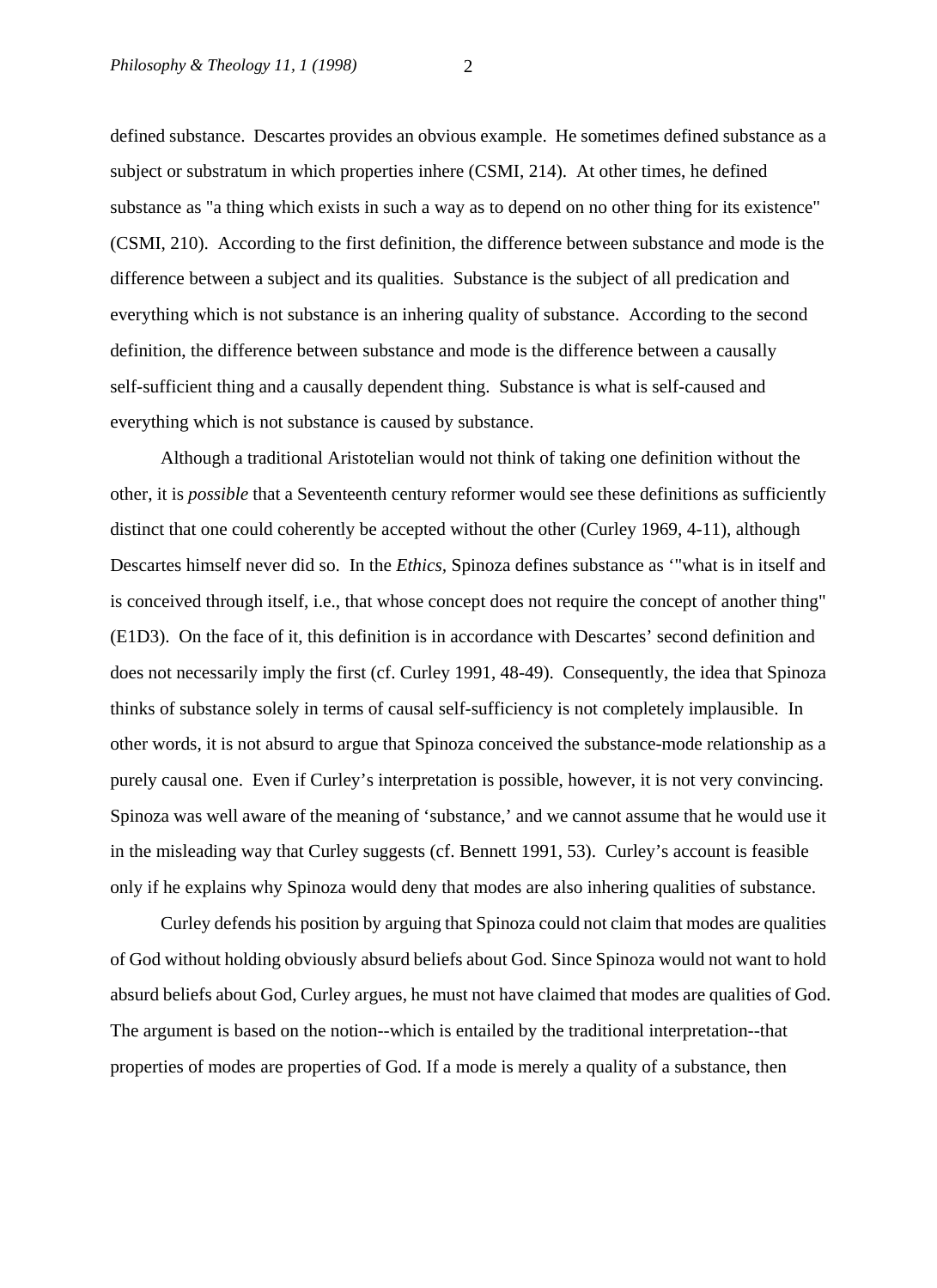anything predicated of that quality is also predicated of the substance. This notion leads to three 'absurdities':

that we would have to predicate properties of God which are unworthy of him (we would have to ascribe directly to God every odious action that man performs); that we would have to predicate contradictory properties of God (since...one man may want what another man does not want); and that we would have to think of God as changeable (since every time a man changes his mind, it would be God who was changing his mind). (Curley 1991, 37)

The first two 'absurdities' clearly pose no problem for Spinoza. Spinoza would find the first absurdity to be based on a confused way of thinking. It is only by a "mode of imagining" (El Appendix, iii) that we find things 'odious,' and so God is not really odious in Himself. The second absurdity is not a worry because modes, being finite and durational, are indexed to a place and a time. There is no absurdity in saying that God is blue at one mode (say, a jacket) and not-blue at another spatio-temporally distinct mode (say, a pen). Consequently, only the third 'absurdity' is addressed here. Because Curley believes that God would be changeable if the traditional interpretation were correct, he believes that Spinoza must deny that modes are properties of God. On the other hand, if modes are merely causally dependent on God, then properties of modes are not properties of God; modes could change without God changing. According to Curley, either God is changeable or God is immutable and is not a subject of predication. Since Curley believes that Spinoza would not accept the first option, he thinks that Spinoza developed the second.

However, a more plausible interpretation is available. Understood in one way, Spinoza's God does not change; understood in another way, He does. More specifically, Spinoza believes that God *qua Natura Naturans* is immutable, but God *qua Natura Naturata* undergoes change. *Natura Naturans* is "what is in itself and is conceived through itself, *or [sive]* such attributes of substance as express an eternal and infinite essence, i.e…God, insofar as he is considered as a free cause" (ElP29S, cf. E2P9). *Natura Naturans* is God considered insofar as he is infinite, eternal and unmodified by modes. *Natura Naturata* is God considered insofar as he is modified by finite modes (E1P29S). God considered as the infinite cause of all things, or as the attributes that express God's essence, is immutable. God considered as modified undergoes change. ElP20, the proposition in which Spinoza asserts that God is immutable, refers only to God *qua Natura*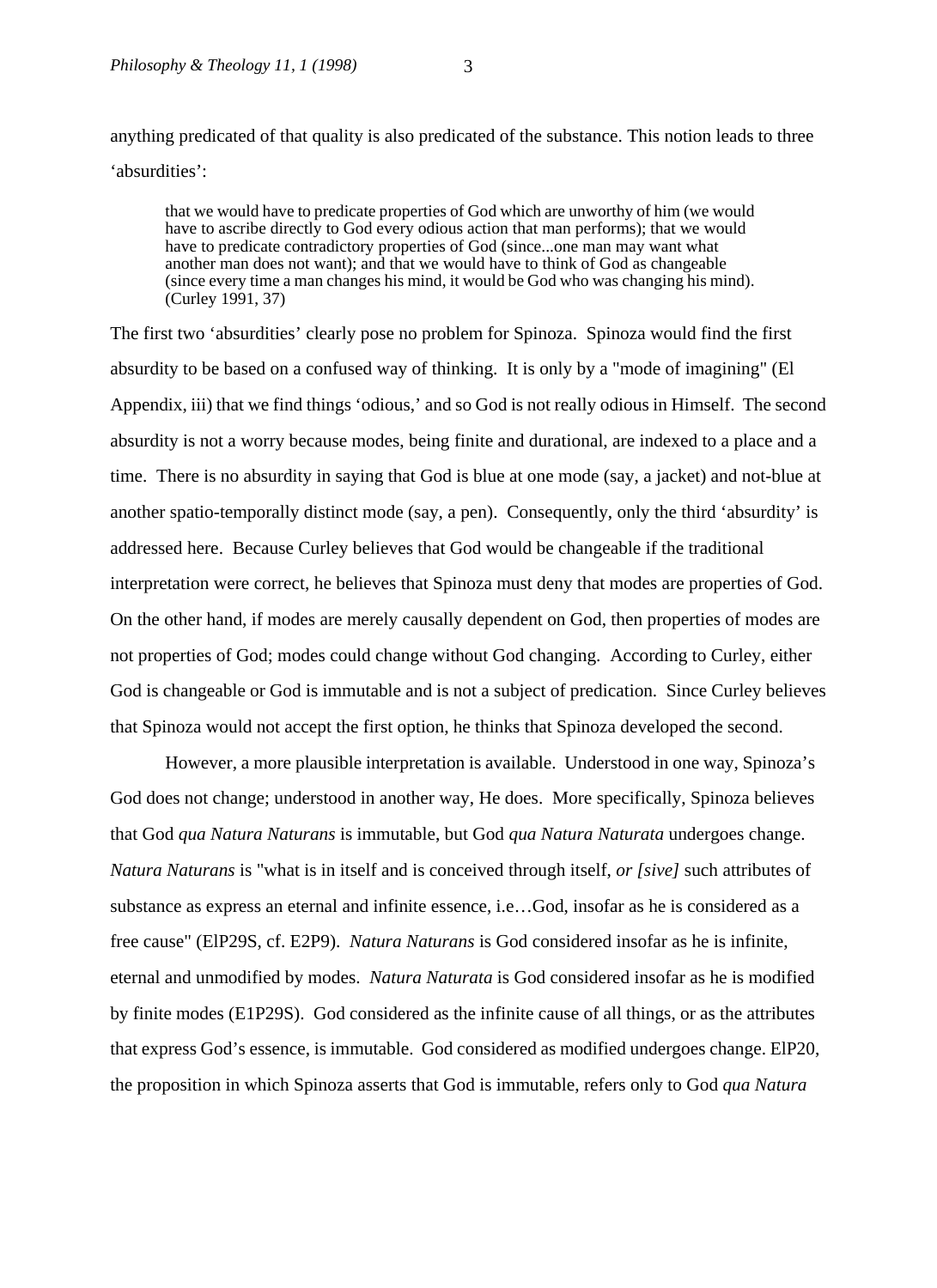*Naturans*--to God considered independently of His modes--and consequently there is insufficient reason to accept Curley's interpretation. Since Spinoza claims only that God *qua Natura Naturans* is immutable, there is no reason for him to deny that God *qua Natura Naturata* has modal properties. The next four sections defend this claim.

### **The Immutability of god**

First, however, Curley's challenge should be clarified. According to Aristotle's famous account of substance in the *Categories,* substances can remain one and the same thing (i.e., retain the same essence) while accepting different modifications. Thus, Socrates remains Socrates regardless of whether his skin is tan or pale. If this is the case for God, then He could accept different modifications while remaining the same thing. Spinoza argues that God is immutable in ElP20. He writes,

God (by P19) and all of his attributes are eternal, i.e. by (D8), each of his attributes expresses existence. Therefore, the same attributes of God which (by D4) explain God's eternal essence at the same time explain his eternal essence, i.e., that itself which constitutes God's essence at the same time constitutes his existence. So his existence and his essence are one and the same... (E1P20).

And,

It follows...that God, *or [sive]* all of God's attributes, are immutable. For if they changed as to their existence, they would also (by P20) change as to their essence…which is absurd (EIP20C2).

To determine whether Spinoza's God can accept different modes in the same way as Aristotle's substances, we need a better understanding of what Spinoza means by 'change' and 'immutable.'

Spinoza provides definitions of these concepts in Chapter IV of part 2 of *Metaphysical Thoughts.* Spinoza defines 'change' as "whatever [modal] variation there can be in a subject while the very essence of the subject remains intact" (MT, part 2, chpt. IV). If God can change in this sense, then He can take on different modes while His essence remains intact. Unfortunately, EIP20 strongly suggests that God cannot change in this sense. In ElP20C2 Spinoza explains that 'God, *or* [*sive*] all of God's attributes, are immutable.' Spinoza argues that because God's existence and essence are the same, any change in His existence would also be a change in His essence. But God's essence is an eternal truth (ElP19), so if it were to change in any way it would change from being true to being false, which is absurd. In the *Metaphysical Thoughts* (part 2, chpt. 4) Spinoza explains that something immutable *undergoes no change,* modal or otherwise. If God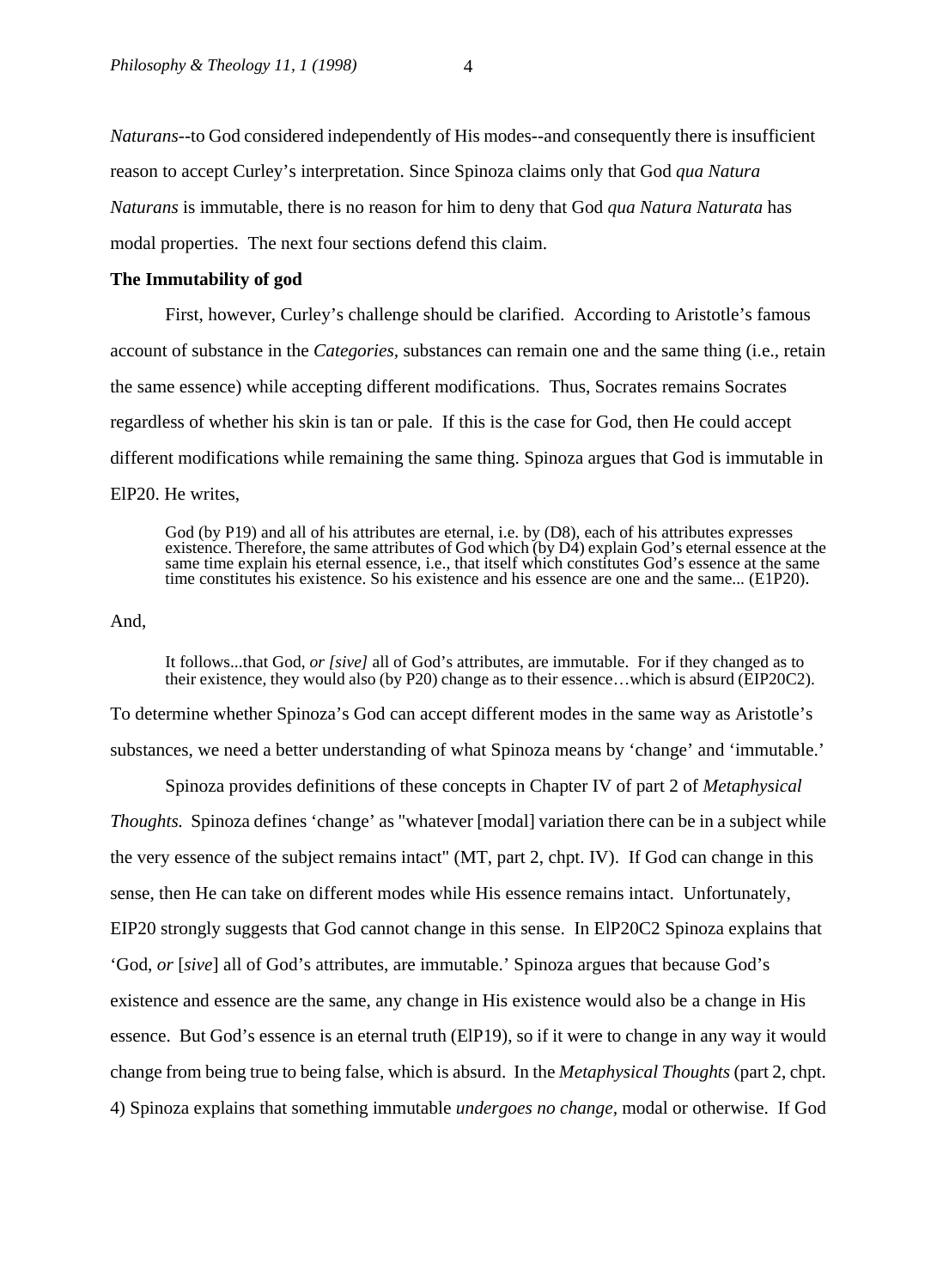is immutable (ElP20C2), then He cannot be the subject of modal variation.

Aside from the above interpretations of 'change' and 'immutable,' there is an independent reason to think that Spinoza is committed to the notion that God does not undergo modal change. Spinoza is concerned to explicate a notion of God that "will have nothing in common with man, but will have enough in common with the God of the philosophers to justifiably be called God" (Curley 1991, 40). Curley is right about this, and he is also right to point out that an essential part of this project is to maintain that God does not change, even modally. If Spinoza means for his God to 'justifiably be called God,' then he must avoid an account in which God undergoes modal change. As Bayle puts it, if Spinoza's God undergoes modal change, then He is "not at all the supremely perfect being, *with whom there is neither a shadow of alteration, nor any variation*  (James 1:17)" (Bayle 1991, 307-308). But the traditional account of Spinoza's conception of substance implies that properties of modes are properties of God, so it seems that any time a mode changes, God changes.

E1P20 raises a dilemma for the traditional interpretation. To make the traditional interpretation and EIP20 consistent, it seems that we either have to deny that modes change or assert that God is mutable. The first move is taken by idealist interpreters who claim that the apparent changes we see in the world are merely changes of reason. Under this interpretation, the world is a sort of Parmenidean unity, which may seem to change in the imagination but never changes in fact. The second move is taken by Bennett (Bennett 1984, §49.3), who cannot see how God could be immutable and so holds that Spinoza believed otherwise. Neither move is very appealing.

 There is a third alternative. If EIP20 refers only to God *qua Natura Naturans*, then God *qua Natura Naturata* may undergo modal change. For several reasons, it is plausible to think that Spinoza limits EIP20 in this way. First, it is not safe to assume that the *Metaphysical Thoughts* is always representative of Spinoza's own beliefs. Officially written as an account of Cartesian philosophy (Meyer's Introduction, I/131), not everything written in it expresses Spinoza's own considered beliefs. Consequently, we cannot assume that the Spinoza of the *Ethics* accepts the doctrine that God cannot undergo change in any sense merely because he presents it in the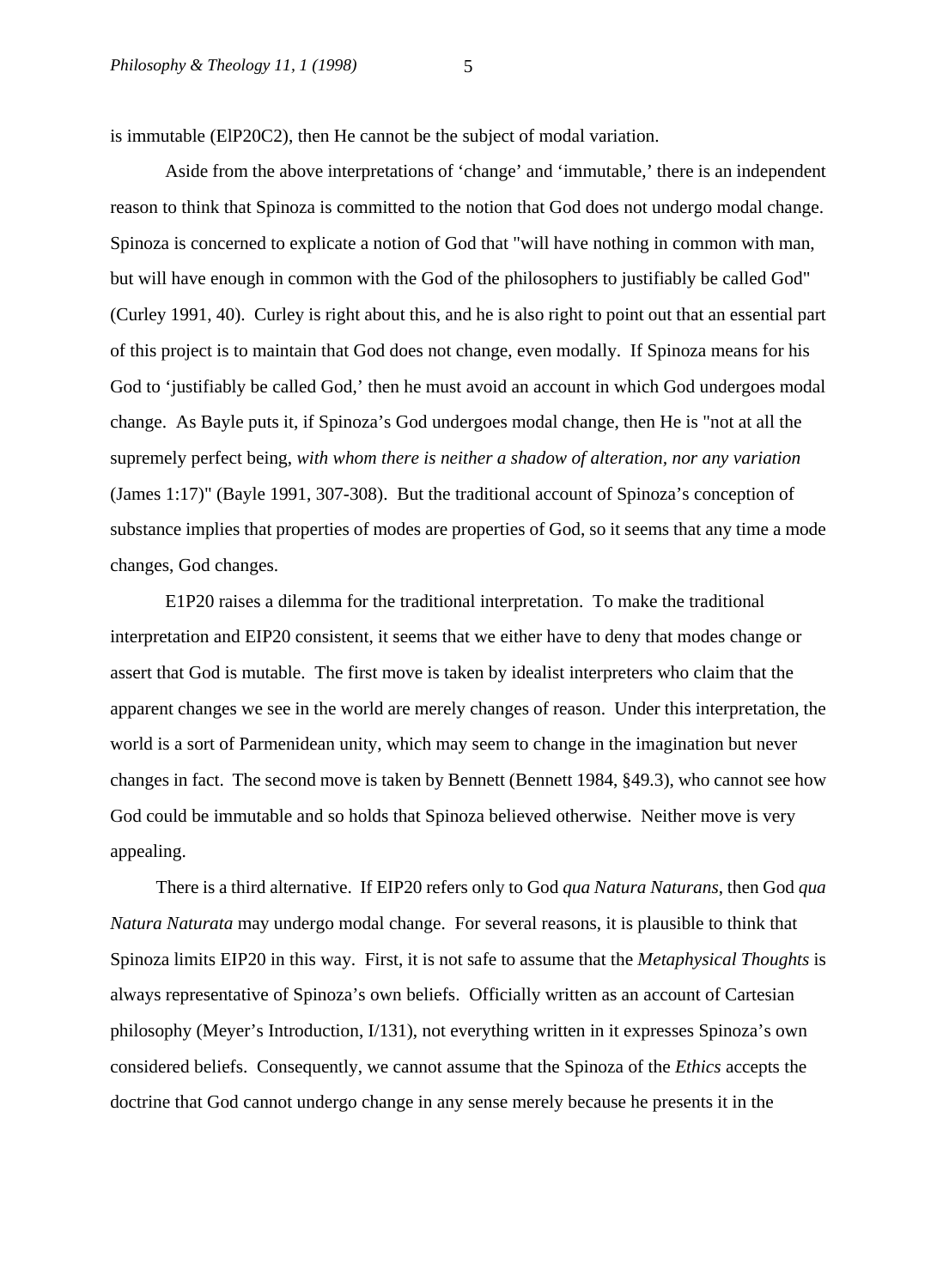*Metaphysical Thoughts.* More importantly, if EIP20 refers only to God *qua Natura Naturans*, then God *considered in this way* is immutable in exactly the sense described in the *Metaphysical Thoughts.* Second, EIP17 describes God as a free cause, and EIP21 refers to God's nature only insofar as it is absolute (i.e., is *Natura Naturans*), so it is possible that ElP20 also refers to God only insofar as He is *Natura Naturans*. Finally, ElP20 does not refer to modes, but only to God and His attributes. Nonetheless, these are weak grounds for accepting any particular interpretation of E1P20.

#### **The Constitutive and Expressed Essence of Substance**

Fortunately, there is a principled reason to believe that 'essence' and 'existence' in E1P20 refer only to the essence and existence of God *qua Natura Naturans*. Daniel Flage convincingly argues that 'essence' is used in two different ways in the *Ethics,* which correspond to two ways in which God's essence can be conceived. These two uses of 'essence' correspond to two kinds of definition distinguished in the *Port-Royal Logic.* First, a substance is defined *per genus et differentiam* when it is defined "in terms of its essential form or principal attribute, that is,...[when it is] subsumed under the genus substance and differentiated into a kind on the basis of its form or attribute" (Flage 1989, 148). Descartes defines substance in this way when he argues that the essence of every substance is its principal attribute. Corresponding to this sort of definition is a constitutive relationship between the substance and its principal attribute. For example, the constitutive essence of *res extensa* is the principal attribute of which it is constituted, i.e., extended stuff (cf. CSMI, 210). The constitutive essence of Spinoza's God, therefore, is the totality of His attributes.

 Second, a substance is defined by "description" when the definition "gives some information about the nature of a thing by expressing the proper accidents of any referent of the defined word" (Arnaud, *The Art of Thinking: Port Royal Logic,* p.165, quoted in Flage 1989, 148). In a definition by description a substance is defined per se without being differentiated as a kind. Such a definition tells us what a substance is in itself, but does not necessarily tell us what kind of thing it is. Consequently, different kinds can be identified as the same substance because they all express the essence of substance per se, whatever that may be. The essence of God per se is whatever it is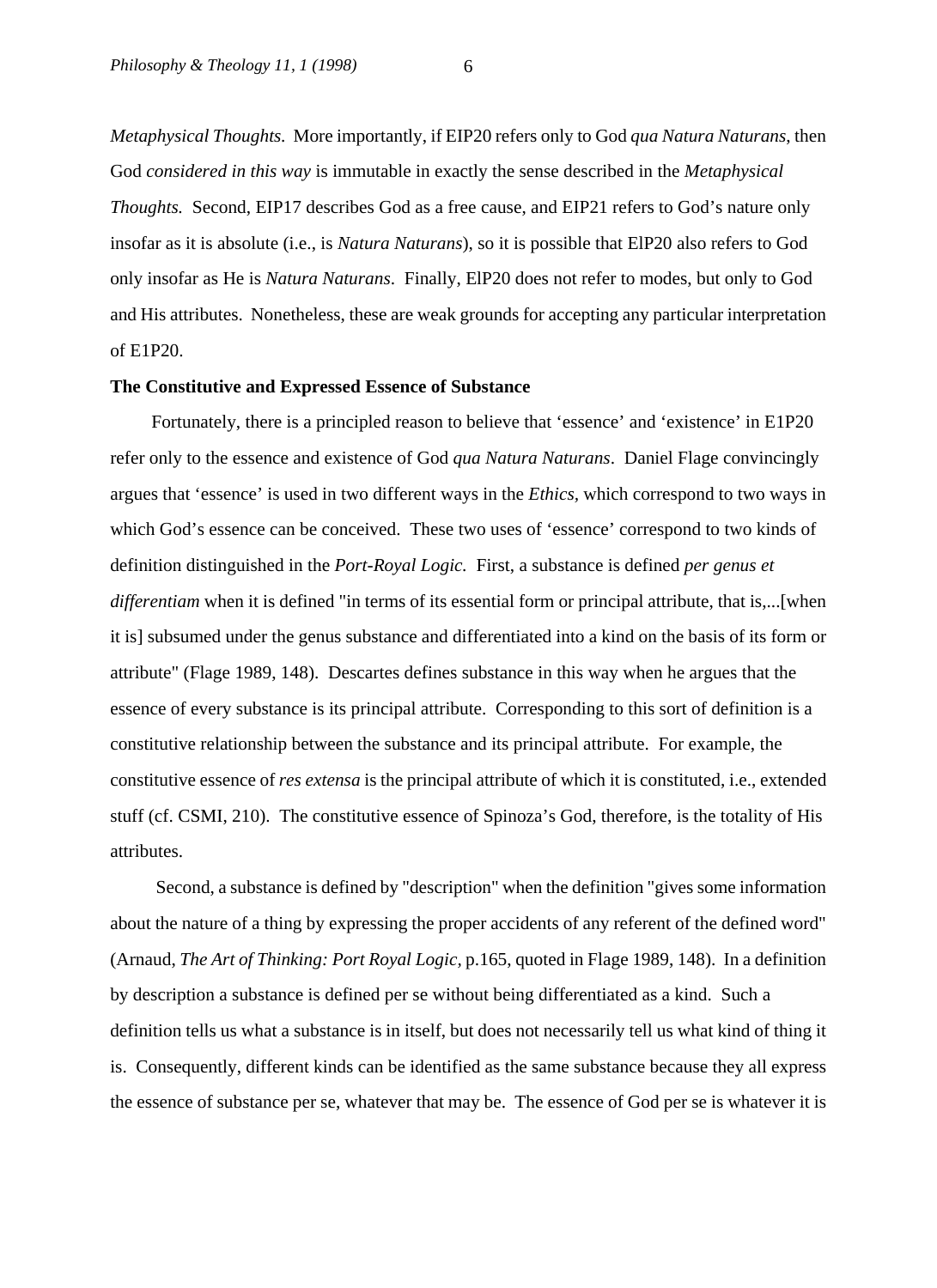of God that every attribute expresses, which is what explains why anything is an attribute *of God.* 

In the opening propositions of the *Ethics*, hypothetical substances of one attribute are presented as being constituted by attributes. In E1D4 attributes are defined as being constitutive of the essence of substance; in E1D6 God is partially defined as "a substance consisting of an infinity of attributes"; and in ElP4 substances are identified with the attributes they have. The constitutive sense of essence is clearly the dominant one in the early propositions of the *Ethics.* 

In ElP9 and E1P10, however, Spinoza shifts to definition by description. ElP9 is the first proposition in which Spinoza explicitly states that there could be substances of more than one attribute. In ElP10, Spinoza argues that an absolutely infinite being must consist of infinite attributes. If there is a God, therefore, He consists of infinite attributes. This claim has a significant impact on how Spinoza understands the relationship between substances and attributes. As Flage writes, "in contending that a substance can have more than one attribute, Spinoza implicitly rejects the genus-species conception of substance, for if a substance can have more than one form or attribute, then no attribute is guaranteed to constitute the specific difference among substances....Spinoza rejects that notion of a principal attribute, and, in so doing, he rejects the Cartesian grounds for drawing distinctions among substances" (Flage 1989, 152-153).

 Given the definition of a constitutive essence of a substance constituted by one attribute, we will still be unable to distinguish it as a distinct thing (E1P10S). Because of the identity of indiscernibles, no substances of one attribute exist. Spinoza later (E1P14) concludes that all attributes are attributes of God rather than being substances of one attribute each, and there is "nothing clearer than that a being absolutely infinite must be defined...as a being that consists of infinite attributes, *each of which expresses a certain eternal and infinite* essence"(EIP10S, my italics). Note that Flage's argument does not entail that God lacks a constitutive essence. Because God is the only substance and consists of all attributes, He does not have to be differentiated from other substances.

 After E1P10 Spinoza most often asserts that attributes *express* rather than *constitute* the essence of substance. After ElP11, the expressing relation is used exclusively in eight propositions (EIPI6, ElP19, ElP25, ElP29, EIP31, E1P32, E1P35) of Part 1, the constituting relation in only one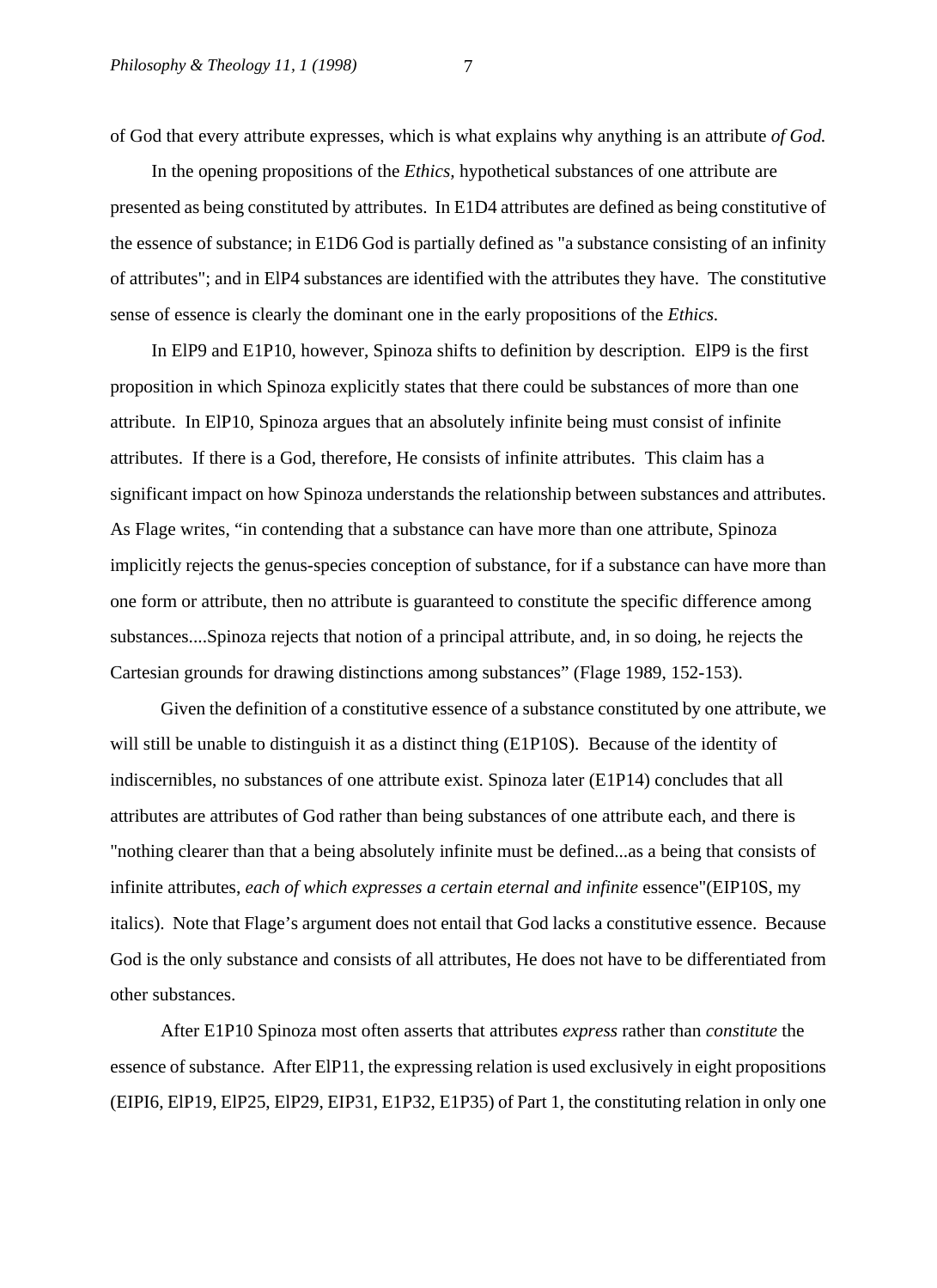(ElP20), which is considered below. This terminological shift signifies that Spinoza turns his focus from the constitutive essence of substance to the essence of substance per se, which is defined by description. A definition by description identifies the essence of God without reference to what God may consist of. It tells us what quality all attributes of God have. I suggest that the essence of substance per se is given in ElP34, where the essence of substance is asserted to be "God's power...itself." Spinoza writes, "from the necessity of God's essence it follows that God is the cause of himself (by E1P11) and (by ElP16 and El P16C) of all things. God's power, by which he and all things are and act, *is his essence itself, q.e.d.*" (EIP34D, my italics). When Spinoza writes that God's attributes express his essence, therefore, we should understand him to mean that God's attributes express His essence itself (cf. E1P10S). In other words, God's attributes express His power (cf. E1P36). It is because the essence of substance per se (i.e., power) is expressed by every attribute of God that He is more than a bundle of substances.

#### *Natura Naturans* **as the Essence of Substance Per Se**

To this point I have only made the weak claim that there are two senses of 'essence' in the *Ethics.* On the one hand, attributes are constitutive of God's definition and essence. On the other hand, attributes express God's power (i.e., the essence of substance per se). The claim is weak because both of these conceptions of God's essence are prominent in the *Ethics,* and I have done little more than identify and distinguish them. Flage uses the distinction between God's constitutive essence and God's expressed essence to make substantial claims. First, he identifies the essence of substance per se with *Natura Naturans*. Second, he argues that the expressed essence has metaphysical significance, whereas the constitutive essence has purely epistemological significance. The first claim is well founded and helpful, but the second is problematic.

 Flage writes, "the power of God, that is, the ability to act (compare ElP11D3), is the essence of God as *Natura Naturans*" (Flage 1989, 157). Flage's argument hinges on the similarity of the account of God's essence in ElP34 and the account of *Natura Naturans* in ElP29. It is of God's essence for all things to follow from God as their cause (E1P34). God's power is that by which all things act, and therefore power is His essence (E1P34). In other words, God, as the cause of all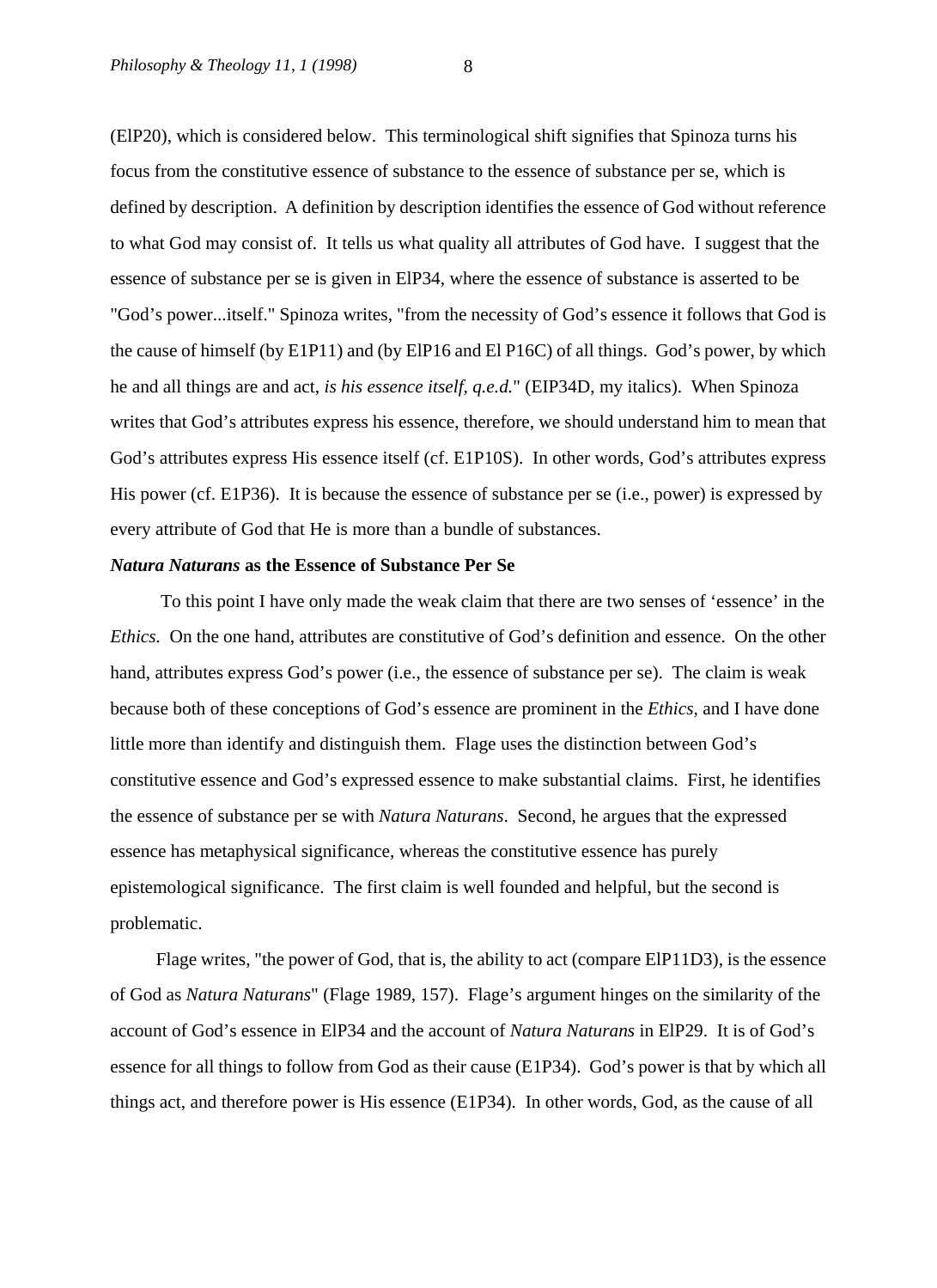things, has power as His essence. In ElP29, *Natura Naturans* is defined as "what is in itself and is conceived through itself, *or [sive]* such attributes of substance as express an eternal and infinite essence, i.e., (by ElP14C1 and E1P17C2), God insofar as he is considered as a free cause" (ElP29). The important phrase is 'God insofar as he is considered as a free cause' because insofar as God is considered as a cause, He is power (cf. E1P34-36). This seems to be a likely interpretation since Spinoza asserts that "in nature there is nothing contingent, but all things have been determined from the necessity of the *divine nature* to exist and produce an effect in a certain way" (El P29, my italics). Insofar as God is a free cause, His essence is power and He is the cause of everything. Insofar as He is determined by *Natura Naturans*, He is *Natura Naturata* (E1P29D).

 God's power pervades all of His attributes and is expressed in each of them. If this were not the case, then there would be nothing that attributes could be attributes of, and they would themselves be substances. Of course, *Natura Naturans* is by definition 'such attributes of substance as express an eternal and infinite essence.' Although Spinoza identifies *Natura Naturans* with God's power, he also identifies *Natura Naturans* with the attributes that express God's essence. Consequently, there is a question regarding how substance's constitutive essence and the essence of substance per se are related. Flage's second claim is meant to address this issue.

 According to Flage, when Spinoza denies that hypothetical substances of one attribute can be distinguished by their constitutive essences (i.e., their attributes) "the metaphysical notion of a constitutive essence is abandoned" (Flage 1989, 153). From this point on, Flage asserts, "the metaphysical notion of the constitutive essence of substance is replaced by a purely epistemological notion of the constitutive essence of substance: insofar as substance is conceived as composed of attributes, this merely provides one with the explication of substance" (Flage 1989, 154). In Flage's account, substance *as known* is constituted by attributes. In other words, the constitutive essence has purely epistemic significance: the attributes, which express the essence of substance per se, explain *Natura Naturans*. An implication of Flage's account is that the attributes exist objectively only to the extent that God expresses His essence through them. We know what substance is per se through substance's attributes, but the attributes constitute substance only subjectively or ideally. The constitutive essence is subjective and has purely epistemological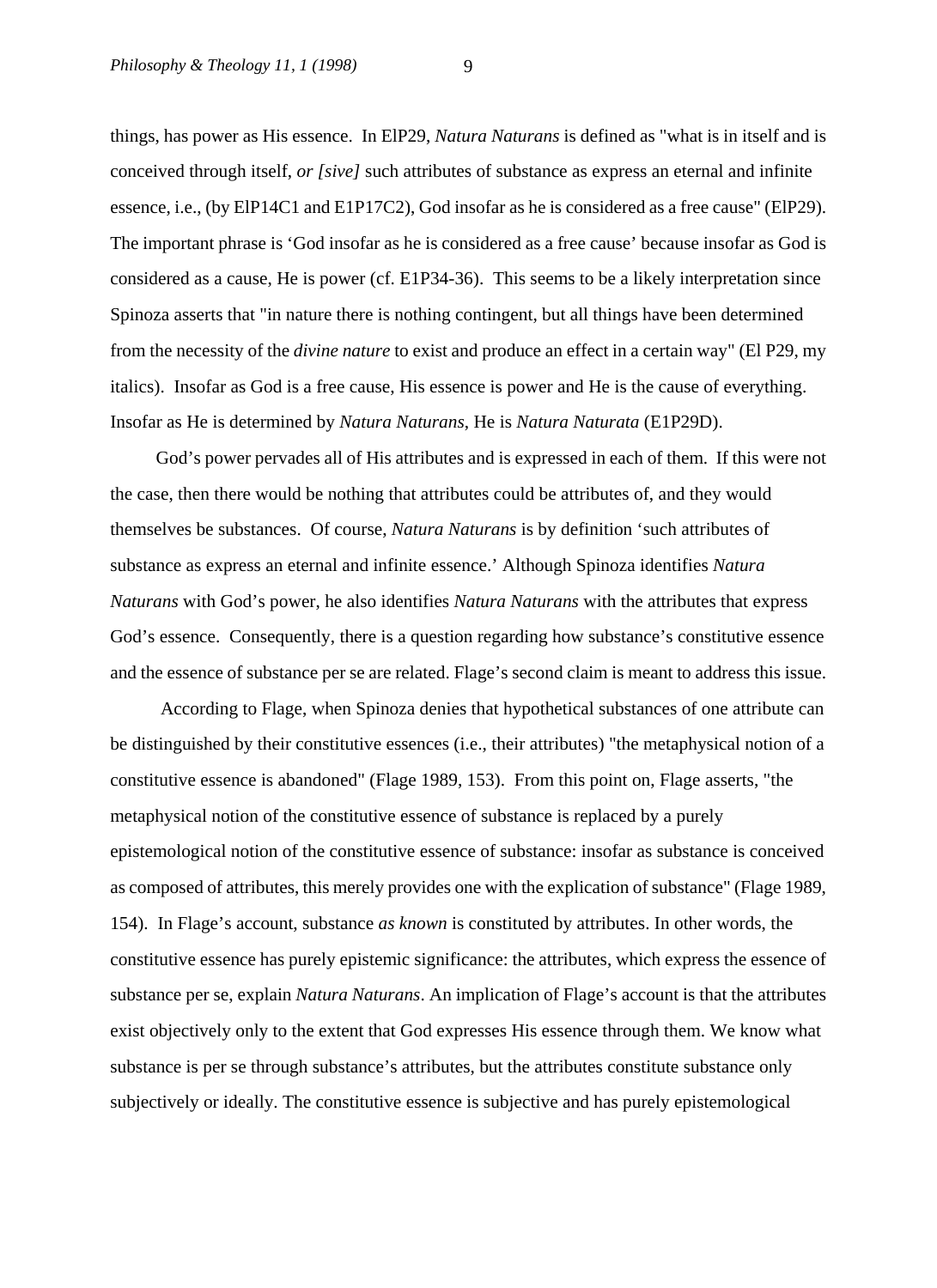significance; the essence of substance per se is objective and has metaphysical significance.

 Flage is not entitled to draw this conclusion. One may argue that the constitutive essence is identical to the expressed essence, in the following sense. The attributes which constitute God's essence are different ways in which His power is expressed. On this account, each of God's attributes is one sort of activity of God. God's power is an activity which is expressed as extension, thought, etc. As De Dijn writes, "far from being only a way of apprehending substance, an attribute--as constituting the essence of substance-- determines the *sort* of activity that substance is capable of: it determines the sort of effects or modifications that follow from substance" (De Dijn 1996, 197). God's power is not an 'energy' that exists 'behind' His attributes, but is rather the attributes themselves insofar as they express power. Thus, God is constituted of the various ways in which He expresses His power. If the attributes are real only insofar as they express God's power, as Flage claims, then they are real to the same extent that his power is real. This account is consistent with the force of Flage's argument but avoids the subjectivist conclusion.

 I believe that something like De Dijn' s account is right, and the possibility of this sort of account (cf. Donagan, 89) is sufficient to demonstrate that Flage is not entitled to the conclusion that the constitutive essence of substance has no metaphysical status. Since the subjective account of attributes is highly problematic (cf. Hubbeling 1967, 42; Hart 1983, 18), Flage's second claim should be set aside. However, this does not nullify the force of Flage's first claim or the significance of the distinction between constitutive and expressed essences. In De Dijn's account the distinction is still significant because there is a conceptual distinction between the essence of substance per se (i.e., His power) and all the sorts of activity (i.e., the totality of God's attributes) that make up without remainder the essence of substance per se. In the next section I use this distinction to demonstrate that ElP20 refers only to *Natura Naturans*.

#### **The Immutability of God**

To this point I have argued that there is a useful conceptual distinction to be made between substance's constitutive essence and the essence of substance per se. Furthermore, I have argued that the essence of substance per se should be identified with *Natura Naturans* and God's power. The essence of God *qua Natura Naturans* is power, and power is God's essence itself.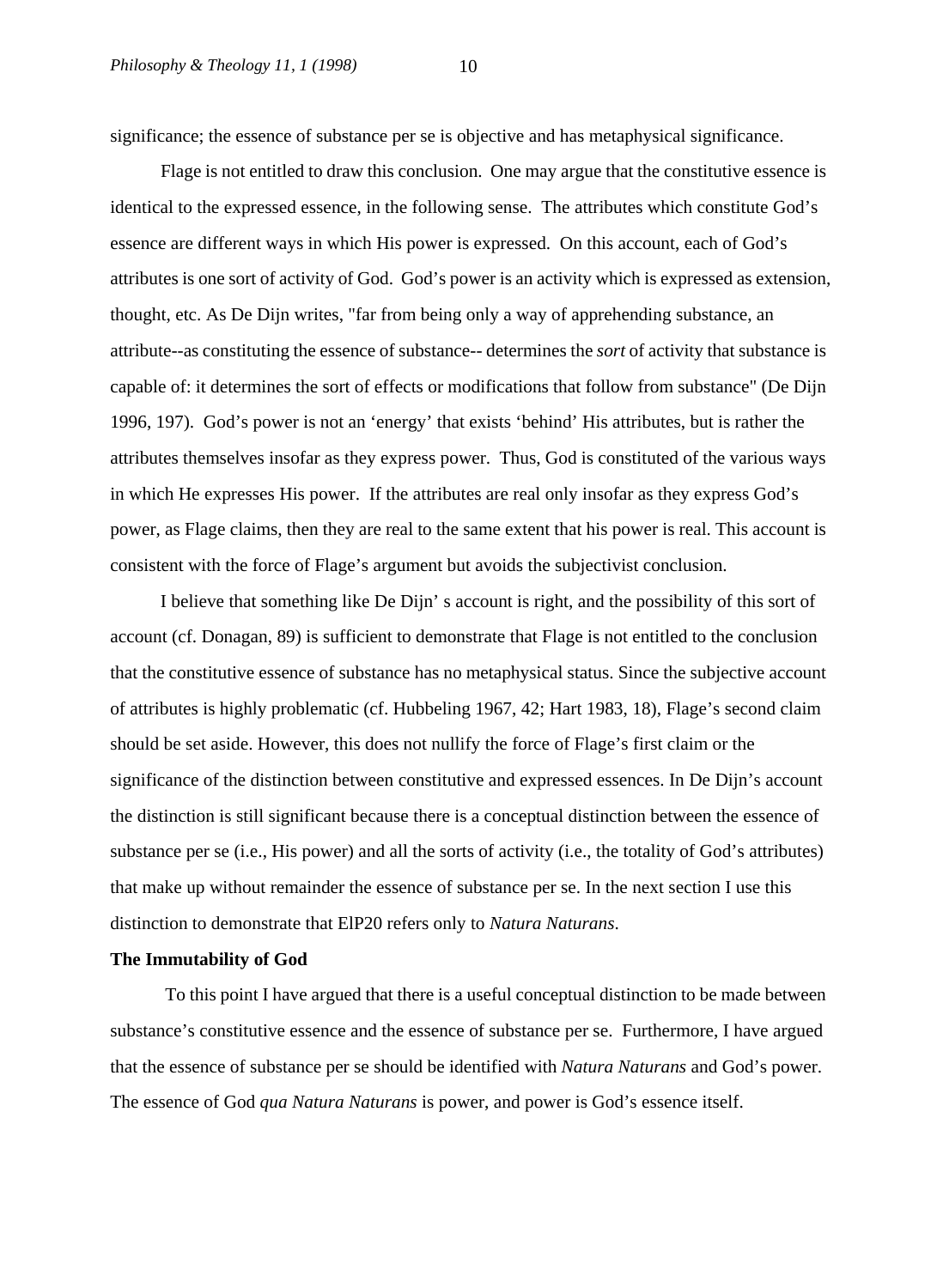Furthermore, God's essence itself is expressed by His attributes.

 With these conclusions, we are prepared to interpret EIP20. E1P20 asserts that "the same attributes of God which (by E1D4) explain God's eternal essence at the same time explain his eternal existence, i.e., that itself which constitutes God's essence at the same time constitutes his eternal existence. So his existence and essence are one and the same." The key to understanding this passage is Spinoza's claim that the attributes of God 'explain' his eternal essence and his eternal existence. 'Explain' appears in similar contexts in E2P5 and E4P4, where God is asserted to be a power which is explained by a particular attribute or a person's 'actual essence,' respectively (E2P5D, E4P4D). In these two passages God, considered as the free cause of all things, is understood in terms of an attribute or a mode which expresses His power. The attribute and the mode explain God's power as being a sort of activity or expression of a sort of activity, respectively. This is an example of how the constitutive essence of God and *Natura Naturata* can serve as the means by which God's power is known. It must be kept in mind, of course, that neither God's attributes nor *Natura Naturata* are really distinct from God (i.e., nature), but they are distinct from God considered as power insofar as they express His power. Likewise, God's power itself is distinct from any one of His attributes and God's power is conceptually distinct from the totality of His attributes.

 Spinoza asserts that the attributes of God explain His eternal essence. If Spinoza's use of 'explain' follows his use elsewhere, this assertion can be translated as 'God's power is being expressed by His attributes.' What is being explained is God's causal activity (the essence of God per se) insofar as each attribute is a certain sort of activity. In other words, when Spinoza writes, "attributes...explain God's eternal essence," God's eternal essence is His power. The argument for the immutability of God is that God's existence and essence are eternal truths, but 'God's existence and essence' refer only to God per se. Since the essence of God per se--God's power--is God *qua Natura Naturans*, what is explained in ElP20 is God *qua Natura Naturans*. As such, there is no problem with claiming that the essence and existence referred to in E1P20 is immutable in the sense that it does not undergo modal change, for God *qua Natura Naturans* does not change. On the other hand, *Natura Naturata* can undergo modal change. Consequently, God (qua *Natura*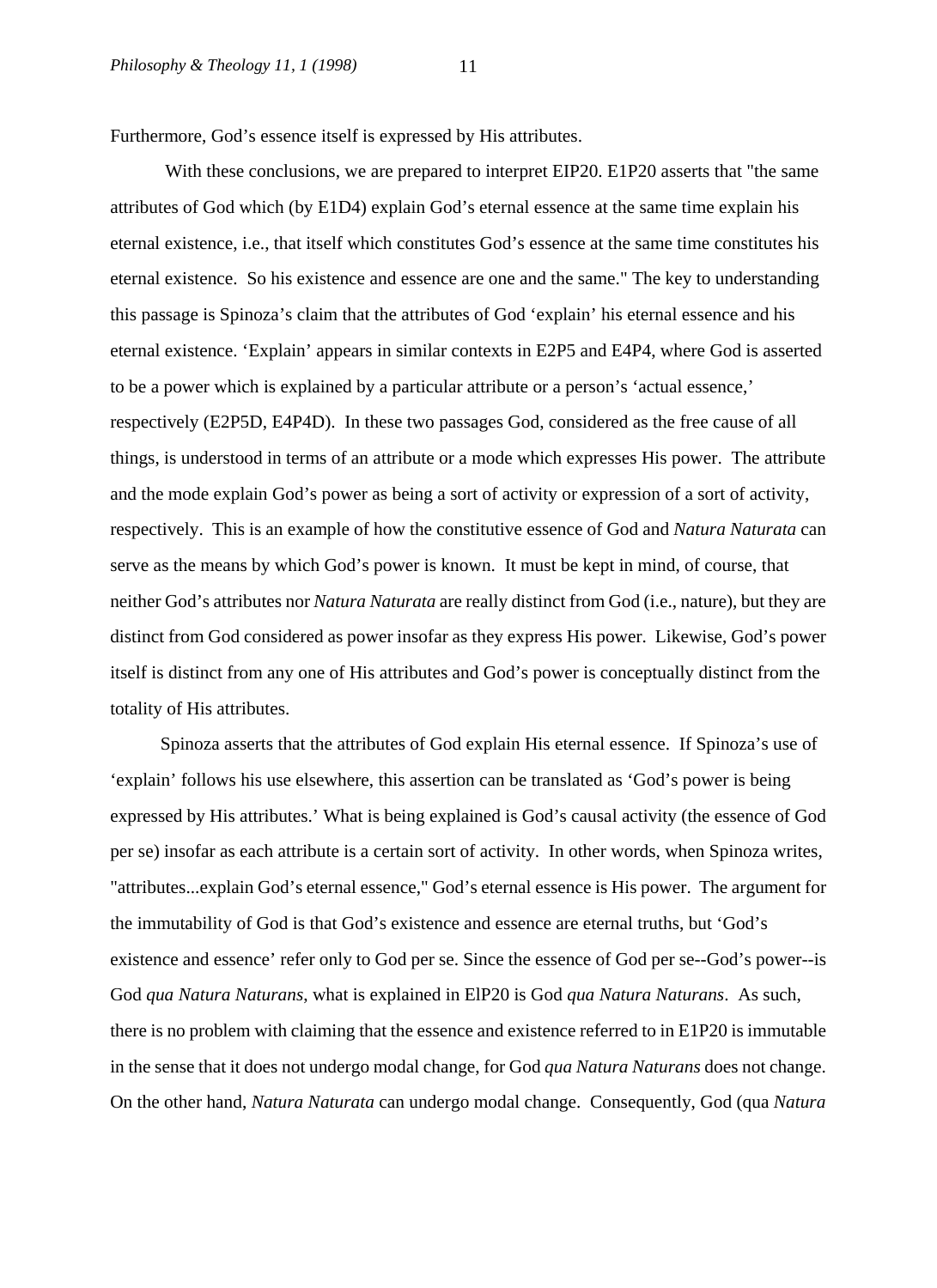*Naturans*) can be immutable while God (*qua Natura Naturata*) changes.

 We neither have to make the blanket statement that God is changeable nor make the questionable claim that God's modes are in Him only insofar as they are caused by Him. Considered in one way, God is immutable; considered in another way, He changes. Consequently, Curley's argument against the traditional interpretation fails. This is the conclusion I hoped to reach, but it is not completely satisfying. It leaves unanswered the question of exactly how the relationship between God and His modes should be characterized. However, our analysis of the relationship between attributes and substance per se suggests that the traditional interpretation, that modes are merely qualities, is not quite right. It is plausible that modes are expressions of God's power. Modes are predicates of God in the sense that they are particular expressions of attributes of God and, thereby, of God's essence. Modes as expressions need not be either mere inhering qualities of God nor be merely causally dependent of God. Rather, they could be immanent expressions of God's essence, and as such they could have 'thingness.' Unfortunately, this possibility cannot be further explored here (see E1P25, ElP31, ElP32, E3P6, E4P4).